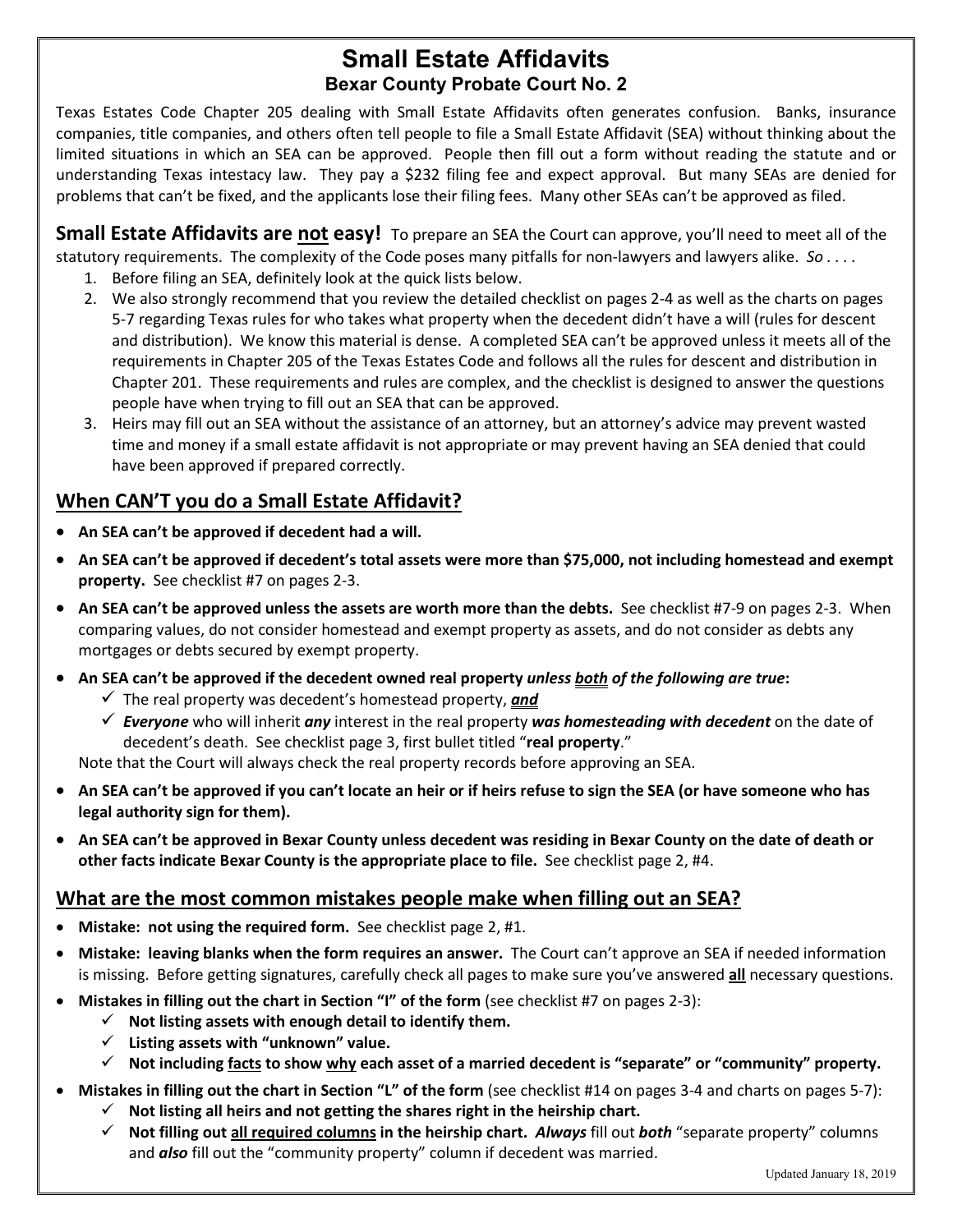# *Bexar County Small Estate Affidavit (SEA) Checklist*

This checklist explains the basics, but the list does not cover everything included in Chapters 201 and 205.

- **1. Use the most recent Small Estate Affidavit (SEA) form on the Bexar County Probate Court's website.** The Court requires that applicants use the SEA form that is available on the Court's website because having applicants use that form helps ensure an SEA will include all necessary information. If needed, include extra pages to provide additional information. *The SEA must be completed by persons who have actual knowledge of all stated facts.*
- **2. Death Certificate.** The Bexar County Probate Court requires a death certificate to be filed with all probate applications, including SEAs. An easily readable copy is fine. Cross out the social security number.
- **3. Can't be filed within 30 days of decedent's death.** Wait long enough to be sure you have *all* bills.
- **4. County where decedent resided.** An SEA should be filed in the county where decedent resided if decedent had a domicile or fixed place of residence in Texas. If that's not Bexar County, add facts to support venue in Bexar County. Granting an SEA is in the Court's discretion; it is unusual for the Court to approve an SEA for a decedent who did not have a fixed place of residence in Bexar County.
- **5. No Will.** By statute, an SEA can't be used when decedent left a will. All distributees must swear that the decedent died without a will. If decedent had a will, you will need to use a different probate procedure.
- **6. No Administration.** An SEA can't be approved if a petition for appointment of a personal representative is pending or has been granted or if it appears that an administration is needed. If there's *any* question about whether you need an administration, consult with an attorney.

#### **7. Decedent's Estate Assets.**

- **List everything.** The SEA must list *all* of decedent's known estate assets not just some of them. *Assets are any property owned that has monetary value*, including cash or bank accounts, real estate, vehicles, and household furnishings.
- Indicate value. Indicate the value of each asset as precisely as possible, using values at the time the affidavit is signed. An SEA *can't* be approved with any asset of "unknown value" because it is impossible to know if total assets are \$75,000 or less, and it might be impossible to know if the estate is solvent. With paperless accounts, finding some values can be challenging. If a financial institution will not provide a precise value, you might be able to get the institution to provide an approximate amount or a range that would be sufficient to allow an SEA to be approved. Estates Code Chapter 153 also provides a method by which you can request a Court order to get access to account information in appropriate situations.
- **Limited estate.** The SEA must show that the total estate assets are \$75,000 or less, not including the homestead (see next page) and exempt property (see below).
- Provide sufficient detail. Describe each asset with enough detail to make it clear exactly what property is being transferred by affidavit. For example, give VIN numbers for cars and give the last four digits of any account numbers, along with the name of bank or other entity holding the funds.
- **If decedent was married at the date of death,** you must also add the following in the "additional information" column on the SEA form:
	- $\checkmark$  State whether *each* asset was decedent's community property or decedent's separate property. See definitions on the form.
	- For each asset, give the *facts* that explain *why* the asset was community or separate property. *For real property, indicate the date the real property was acquired, in addition to other facts.*
	- $\checkmark$  For each asset that was community property, indicate in the "additional information" column the total value of the asset; you will list the value of decedent's interest in the "value" column.
- **Exempt property.** If decedent is survived by a spouse, minor children, or unmarried adult children who lived with decedent, you should consider which assets are "exempt." *If you claim any assets are exempt, you must indicate which assets you claim as exempt in the "additional information" column in the chart in Section "I" of the SEA form.* "Exempt property" is not the easiest concept, and defining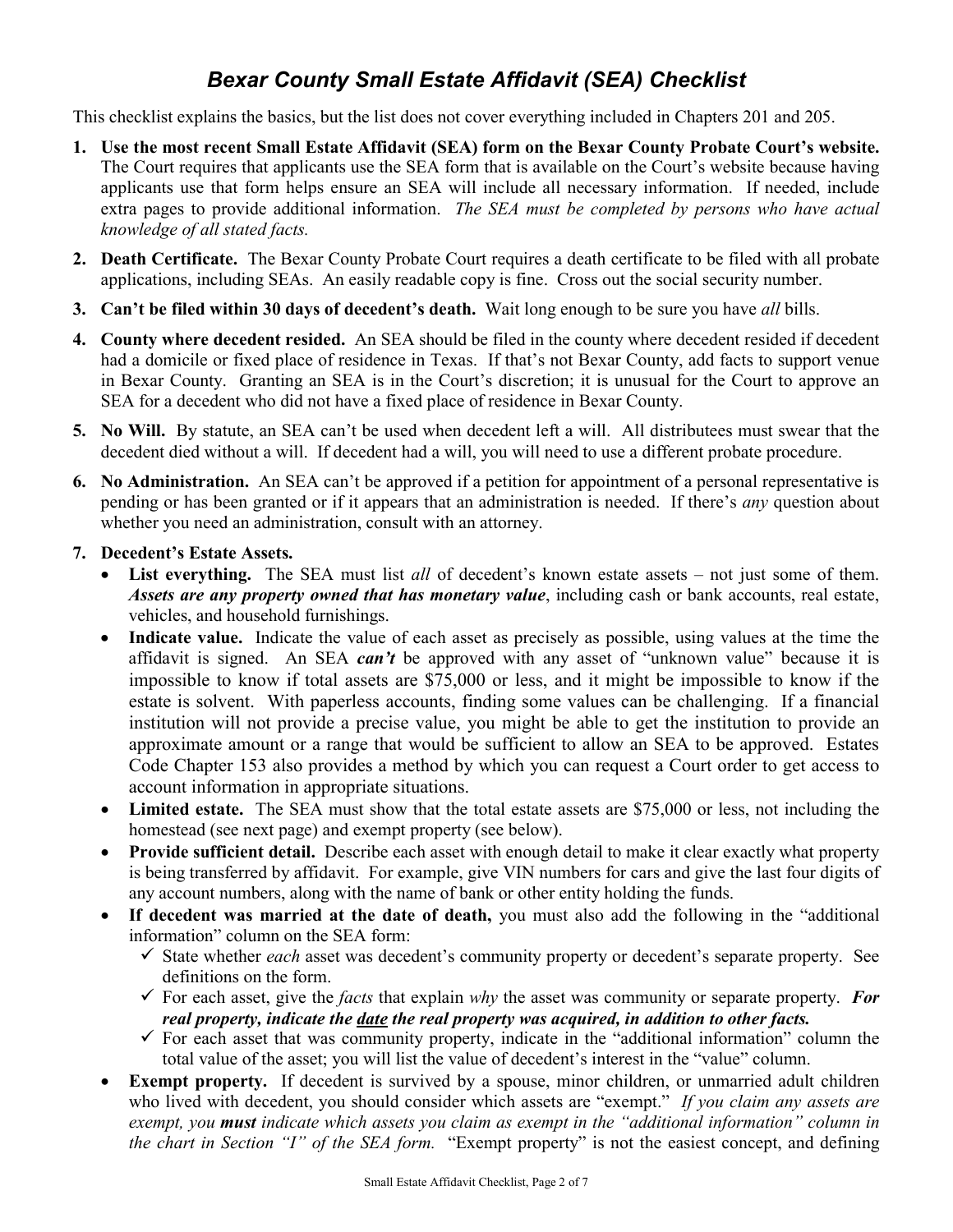which assets are "exempt" is beyond the scope of this limited checklist. Exempt assets are those that are exempt from forced execution under Chapter 42 of the Texas Property Code and that would be eligible to be set aside under Estates Code Section 353.051 if decedent's estate were being administered. Exempt assets include home furnishings, farm animals, and some other property, as well as decedent's pension benefits and IRAs. Insurance benefits are also exempt. You may need to do some research or consult with an attorney regarding which assets are exempt.

- **Real property: homestead to homestead.** The only real property that can be transferred by an SEA is decedent's **homestead** property. Even then, real property can't be transferred by an SEA unless the real property *will be inherited only by person(s) homesteading with the decedent at the time decedent died* – decedent's surviving spouse and/or minor child(ren) who resided on property with decedent. If this is the case, the SEA must include sufficient facts to support the homestead exemption *and* must also include the street address of the property and, if possible, the legal description.
- **8. Decedent's Debts / Liabilities.**
	- List everything. The SEA must list all of decedent's existing debts and other liabilities, including all credit card balances, doctor or hospital bills, utility bills, etc. – *anything* owed by decedent or decedent's estate and not paid off *as of the date the SEA will be signed*. If there are no debts or liabilities, indicate "none." *This section can't be left blank!*
	- **Provide sufficient detail.** Indicate the amount of each liability as precisely as possible, describing the debt or other liability with sufficient detail so that it is clear who the creditor is. Also indicate at least the last four digits of any known account numbers.
- **9. Solvent.** The total of estate assets *not including homestead and exempt property* must exceed the total of known liabilities (not including debts secured by homestead and exempt property). If they do not, the SEA must be denied. Distributees can pay off enough debts so that the assets exceed the remaining liabilities.
- **10. Medicaid.** The SEA must indicate whether decedent applied for and received Medicaid benefits on or after 3/1/2005. If so, you must either (1) list as a liability the amount owed to Medicaid or (2) file a Medicaid Estate Recovery Program (MERP) certification that decedent's estate is not subject to a MERP claim or (3) include additional information proving that a MERP claim will not be filed. For more information, see [https://hhs.texas.gov/laws-regulations/legal-information/your-guide-medicaid-estate-recovery-program.](https://hhs.texas.gov/laws-regulations/legal-information/your-guide-medicaid-estate-recovery-program)
- **11. Family history.** The SEA must state the facts about decedent's marital and family history in sufficient detail to show both who inherits decedent's property under Texas law as well as the shares of those heirs under Texas law. As long as you fill out the form carefully and *completely*, Section "K" of the form will lead you through the appropriate questions, except for relatively unusual situations.
- **12. List all heirs/distributees.** After you have filled out Section "K" of the form completely, figure out who the heirs are under Texas law and list all of the heirs in Section "L" of the form.
	- To figure out who the heirs are, look at the charts on pages 5-7of this handout, which summarize Texas rules regarding descent and distribution based on Texas Estate Code Chapter 201. Decide which of the following four charts applies to decedent, and then look at *everything* included in that chart:
		- 1. Married Person with Child[ren] or Other Descendants
		- 2. Married Person with No Child or Descendant
		- 3. Unmarried Person with Child[ren] or Other Descendants
		- 4. Unmarried Person with No Child or Descendant
	- If any heir died *after* the decedent, contact the Court.
	- In Section "L" of the form, list the name, address, phone number, and email address of every heir/distributee of decedent's estate*. You must list heirs for every type of property, even if you don't think decedent owned property of a particular type.*
- **13. Minor heirs.** The Bexar County Probate Court will not approve an SEA with a minor heir unless all estate assets the minor heir(s) will inherit can be placed in the registry of the Court until the heir turns 18.
- **14. List correct inheritance shares.** In Section "L" of the Court's approved SEA form, you must list the shares of each distributee **in every possible type of property**. In every SEA, fill out *both* "separate property" columns, *even if you did not list any real property*. If decedent was married when he or she died,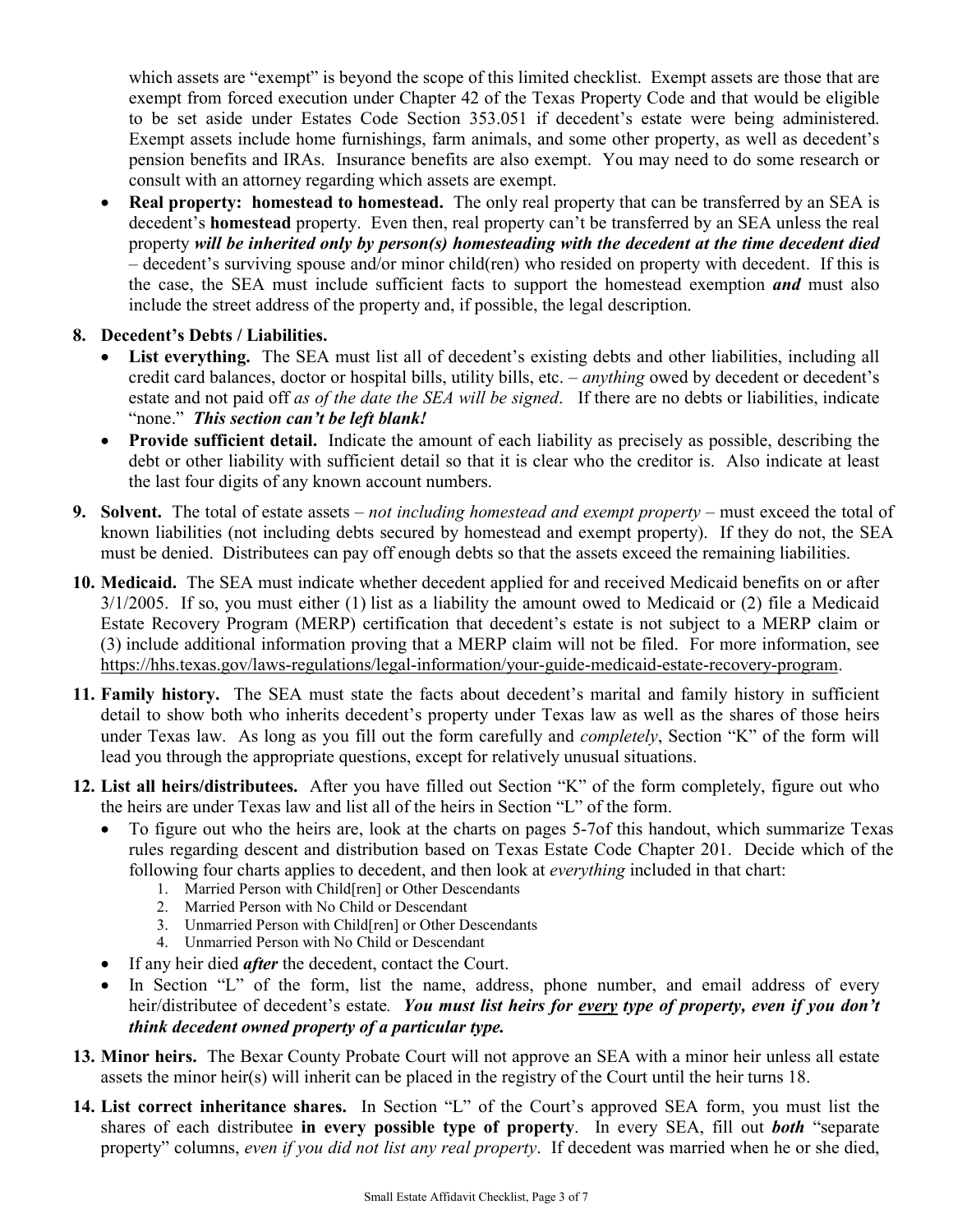you must also fill out the "community property" column. To figure out shares, see the appropriate chart on pages 5-7 of this handout.

- **If decedent was married at the date of death**, the SEA must state the shares of each distributee in all three types of property: separate personal property, separate real property, and decedent's share of the community property. (The surviving spouse will retain his or her own share of the community property.) *It is never sufficient to say that there was no separate property or no separate real property.*
- **If decedent was single at the date of death**, there is no community property. Put "NA" in the community property column – *but always fill out both separate property columns*.

#### **15. Signed and sworn to by all distributees.**

- **If you need more than one signature page**, use as many signature pages as needed, but *note that every signature page must include all the italicized, boxed statements regarding what the distributees are swearing or affirming, what the distributees are requesting, and what those who sign the affidavit could be liable for*. See the italicized paragraphs in the box above the distributees' signature lines on the Court's SEA form (at the top of page 7 of the pdf version of the form).
- **Every distributee who has legal capacity** must sign and swear to the affidavit before a notary.
- Is there a minor or otherwise incapacitated distributee? If warranted by the facts, the natural guardian or next of kin of any minor distributee or the guardian of any other incapacitated distributee may sign and swear to the affidavit on behalf of the minor or otherwise incapacitated distributee. *The fact that someone is signing and swearing on behalf of someone else must be clear from the signature.*
	- $\checkmark$  For a minor, if SEA Section "K" does not show why the person has the authority to sign on the minor's behalf, provide proof the person signing for the minor is the minor's natural guardian or next of kin.
	- $\checkmark$  For an otherwise incapacitated distributee, provide letters of guardianship as proof that the person signing has authority to do so.
- **Is there a distributee who survived decedent, but who is now deceased?** If no personal representative has been appointed for a now-deceased heir, you can't use the Small Estate Affidavit probate procedure and must file an Application to Determine Heirship. If a personal representative has been appointed, the personal representative can sign on behalf of the now-deceased heir's estate. In that case, the fact that the personal representative is signing on behalf of the estate must be clear from the signature. In addition, you must provide Letters Testamentary or Letters of Administration as proof that the person signing has authority to do so.
- **Is there a missing heir?** If you do not know where to find an heir, you can't use the Small Estate Affidavit probate procedure and must file an Application to Determine Heirship. Note that an applicant for determination of heirship must be represented by an attorney.
- **16. Sworn to by two disinterested witnesses:** Two disinterested witnesses must each sign and swear to the affidavit before a notary. These witnesses must be able to swear to *all* of the facts included in the SEA, not only the family history facts. Disinterested witnesses are witnesses who have no interest in decedent's estate and who do not inherit from decedent under the laws of descent and distribution of the State of Texas. As noted in the boxed, italicized statement on the SEA form above each disinterest witness's signature, these witnesses – along with the distributees/heirs – are liable for any damage or loss to any person that arises from a payment, delivery, transfer, or issuance made in reliance on the affidavit.
- **17. Possible hearing.** The Court usually does not require a hearing on SEA applications, but in some circumstances the Court may require a hearing before an SEA will be approved. If a hearing is needed, the Court will contact you to set a hearing. Do not set a hearing unless the Court has asked you to do so.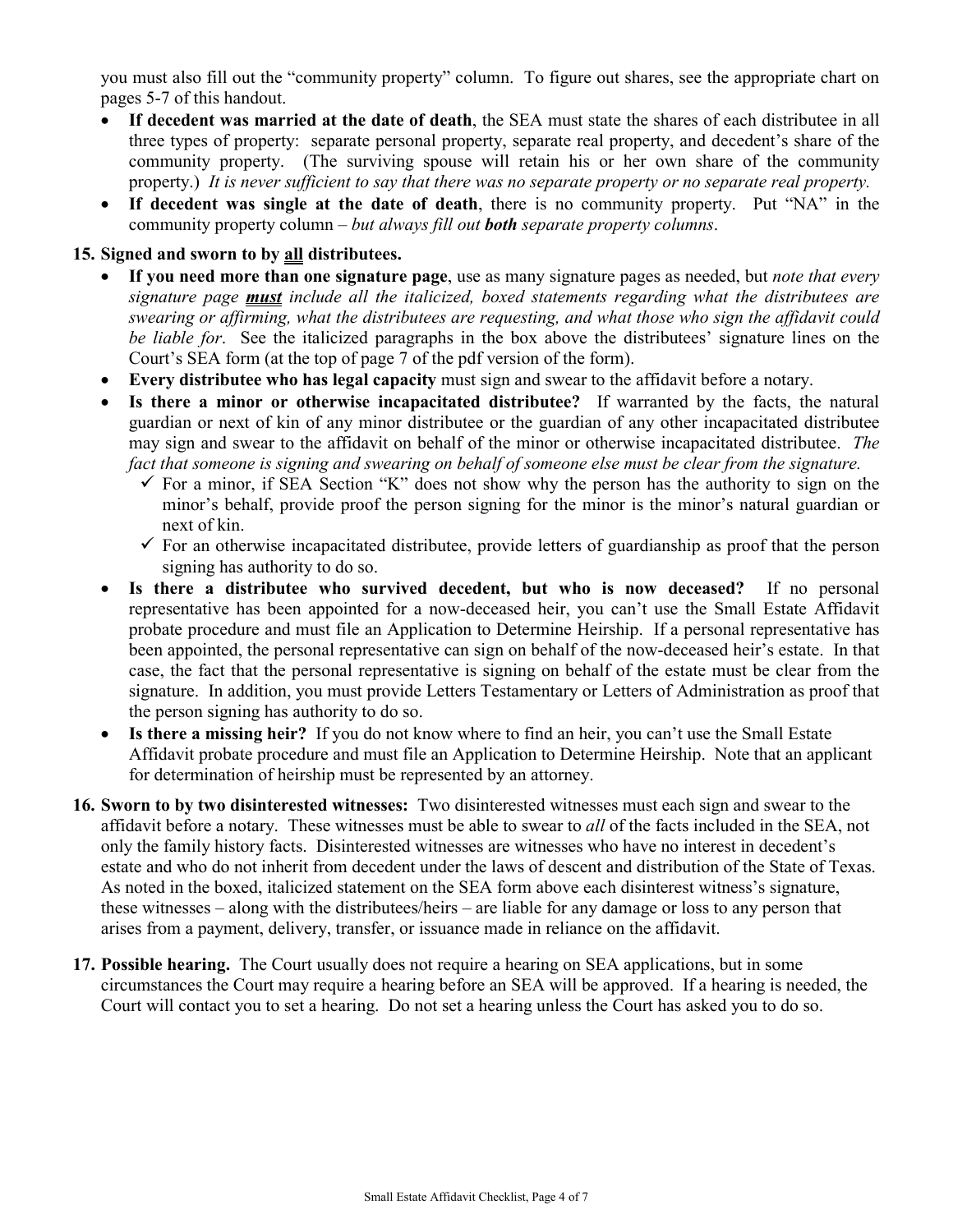# **Texas Descent and Distribution[1](#page-4-0)**

The Legal Effect of Not Having a Will (for decedents dying after 9/1/1993)

## **1. Married Person with Child[ren] or Other Descendants**

**A. Decedent's separate personal property** (all that is not real property) (EC § 201.002(b))



### **B. Decedent's separate real property** (EC § 201.002(b))



 $\overline{a}$ 

All separate real property will be owned outright by decedent's child[ren] or other descendants when surviving spouse dies.



<span id="page-4-0"></span><sup>1</sup> The charts in this handout illustrate the general rules of descent and distribution under Texas law. In addition to the statutory references noted throughout, see the following Texas Estates Code (EC) provisions, among others: § 201.101, Determination of Per Capita with Representation Distribution (fka per stirpes); § 201.051 et seq., Matters Affecting Inheritance (including Adoption [§ 201.054] and Collateral Kindred of Whole and Half Blood [§ 201.057]); Advancements, §§ 201.151 & 201.152; and Requirement of Survival by 120 Hours, §§ 121.052 & 121.053 (see also §§ 121.151-121.153).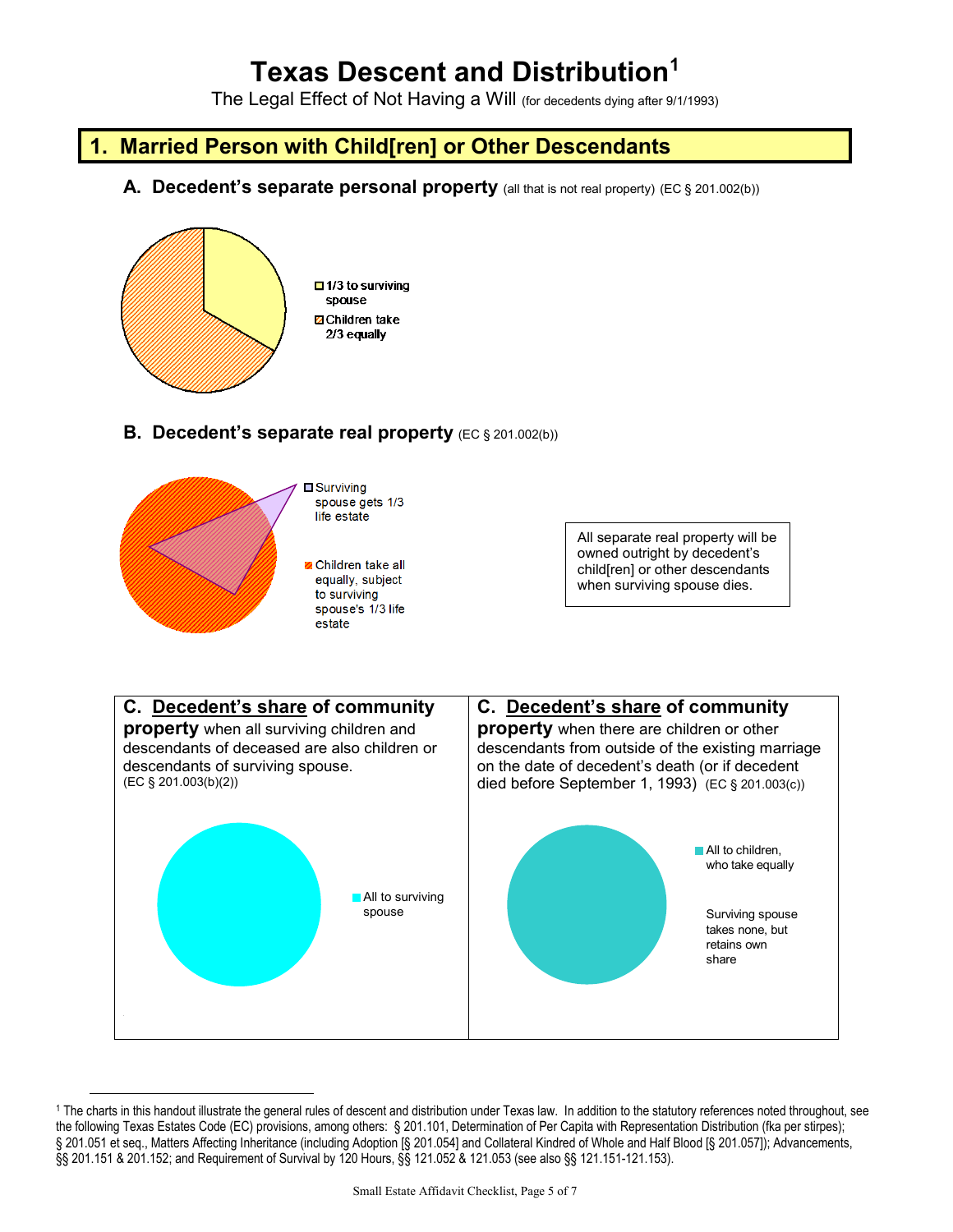## **2. Married Person with No Child or Descendant**

**A. Decedent's separate personal property** (all that is not real property) (EC § 201.002(c)(1))



#### **B. Decedent's** s**eparate real property** (EC § 201.002)



**C. Decedent's share of community property** (EC § 201.003(b)(1))